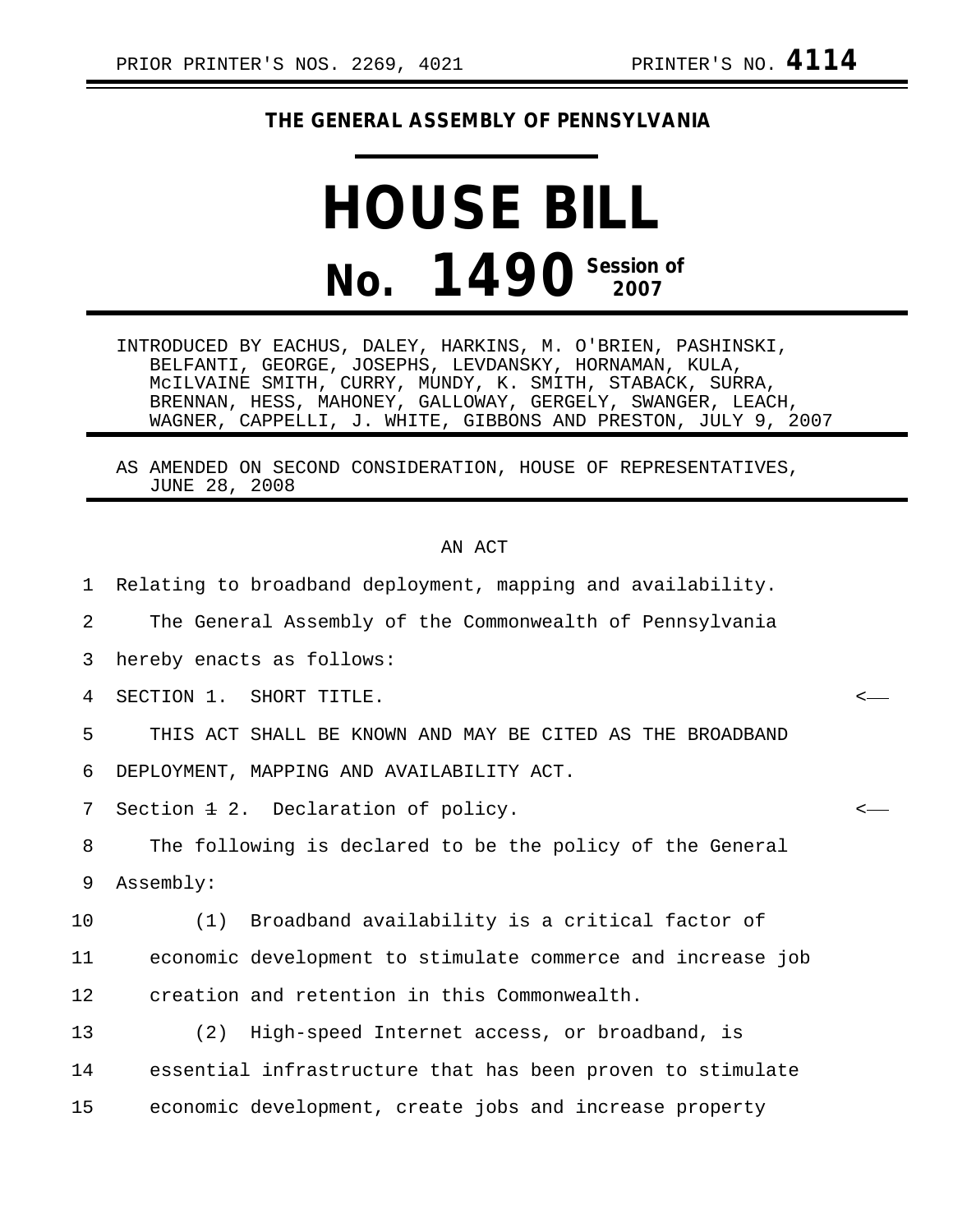1 values and tax receipts.

2 (3) The deployment and adoption of broadband technology 3 has resulted in enhanced economic development and public 4 safety, improved health care and educational opportunities 5 and a better quality of life for all Pennsylvanians.

6 (4) A Statewide broadband AND ADVANCED SERVICE inventory < 7 established in 66 Pa.C.S. Ch. 30 (relating to alternative 8 form of requiation of telecommunications services) § 3014(M) <-9 (RELATING TO NETWORK MODERNIZATION PLANS) is a vital building 10 block to a more informed broadband policy.

11 (5) Improving data collection and mapping of the 12 deployment and adoption of broadband service AND ADVANCED <-13 SERVICES will assist in identifying any underserved areas and 14 utilizing existing resources to trigger the deployment of 15 broadband AND ADVANCED services in such areas. <

16 (6) The General Assembly recognizes and encourages 17 complementary State efforts to improve the quality and 18 usefulness of broadband AND ADVANCED SERVICE data collected < 19 at the Department of Community and Economic Development as 20 required under 66 Pa.C.S. Ch. 30 (RELATING TO ALTERNATIVE < 21 FORM OF REGULATION OF TELECOMMUNICATIONS SERVICES).

22 (7) The General Assembly continues to encourage and 23 support the established partnership between public and 24 private sectors in the universal deployment of broadband 25 services as mandated under 66 Pa.C.S.  $\frac{\text{ch. }30 \text{ S}}{3014 \text{ (C)}}$  for  $\leftarrow$ 26 the residents and businesses of this Commonwealth.

27 Section 2 3. Mapping and report. <

28 The Department of Community and Economic Development shall 29 work collaboratively with alternative service providers, 30 ADVANCED SERVICE PROVIDERS, broadband service providers and < 20070H1490B4114 - 2 -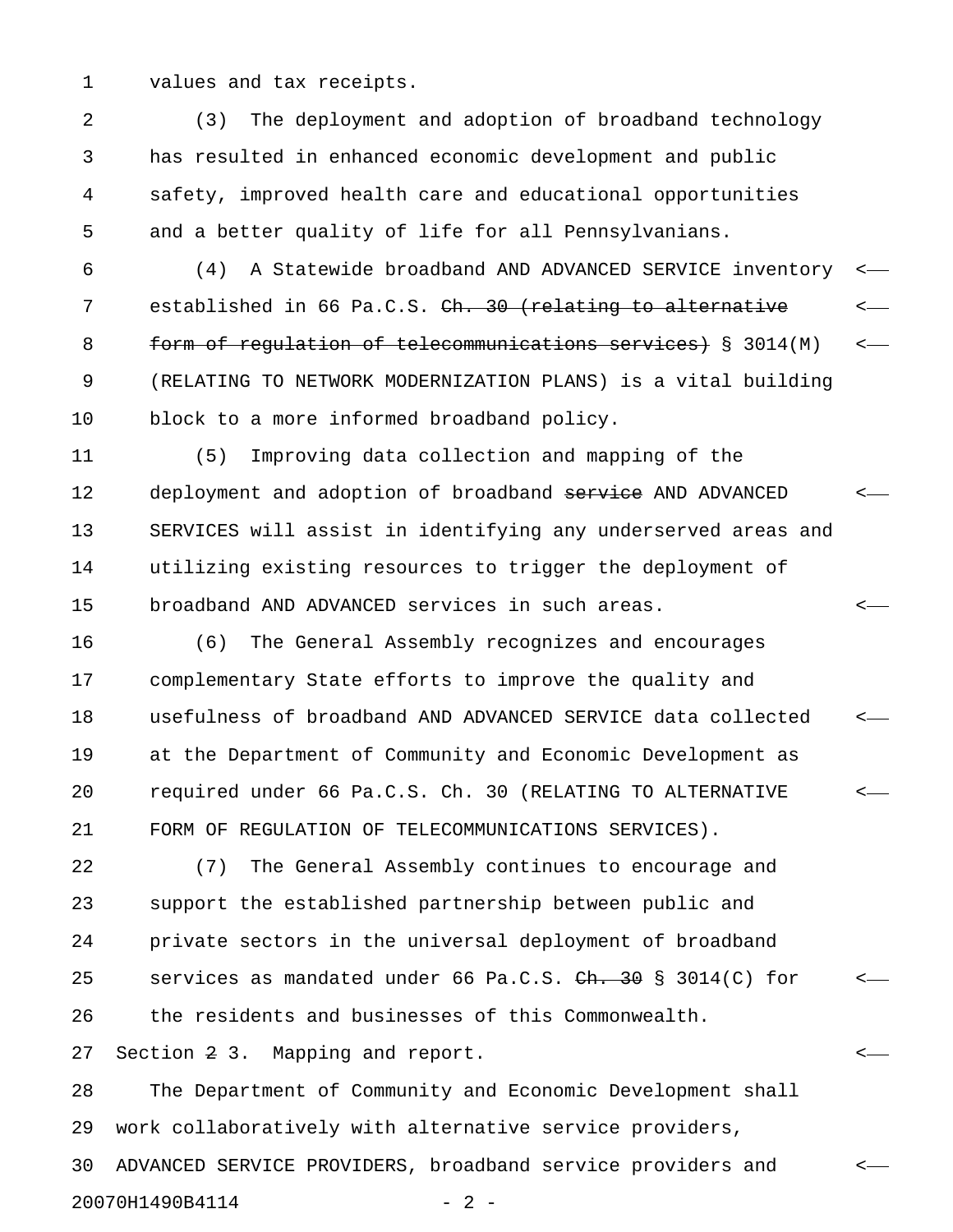1 information technology companies, as mandated under 66 Pa.C.S.

2 <del>Ch. 30 (relating to alternative form of regulation of</del>  $\leftarrow$ 3 telecommunications services) § 3014(M) (RELATING TO NETWORK <-4 MODERNIZATION PLANS) in order to:

5 (1) Maintain and update the Commonwealth's broadband AND < 6 ADVANCED SERVICE inventory map on its Internet website no 7 less than on a monthly basis to:

8 (i) identify broadband AND ADVANCED service <-9 penetration levels through a method of geographic 10 information system mapping of service availability;

11 (ii) utilize existing State programs to aggregate 12 demand for the increased deployment of high-speed 13 broadband AND ADVANCED SERVICE in any underserved areas; <-14 and

15 (iii) provide a baseline and ongoing assessment of 16 Statewide broadband AND ADVANCED SERVICE deployment in < 17 terms of total households with high-speed broadband 18 availability.

19 (2) UPON DIRECTION BY AND CONSULTATION WITH THE < 20 DEPARTMENT OF COMMUNITY AND ECONOMIC DEVELOPMENT, LOCAL 21 DEVELOPMENT DISTRICTS, AS DEFINED UNDER 66 PA.C.S. § 3012 22 (RELATING TO DEFINITIONS) SHALL BE AUTHORIZED TO ESTABLISH E-23 COMMUNITY TEAMS TO DEVELOP PROPOSALS FOR ACHIEVING GREATER 24 USE OF TECHNOLOGY IN LOCAL COMMUNITIES AND TO INCREASE THE 25 DEPLOYMENT OF BROADBAND AND ADVANCED SERVICES IN ANY 26 UNDERSERVED COMMUNITIES. THE E-COMMUNITY TEAMS SHALL INCLUDE 27 PROVIDERS OF BROADBAND AND ADVANCED SERVICES, ECONOMIC 28 DEVELOPMENT ORGANIZATIONS, LABOR ORGANIZATIONS AND PROVIDERS 29 OF TECHNOLOGY, EDUCATION AND HEALTH CARE AND MAY ALSO INCLUDE 30 OTHER NONGOVERNMENTAL ENTITIES INTERESTED IN ADVANCING THE 20070H1490B4114 - 3 -